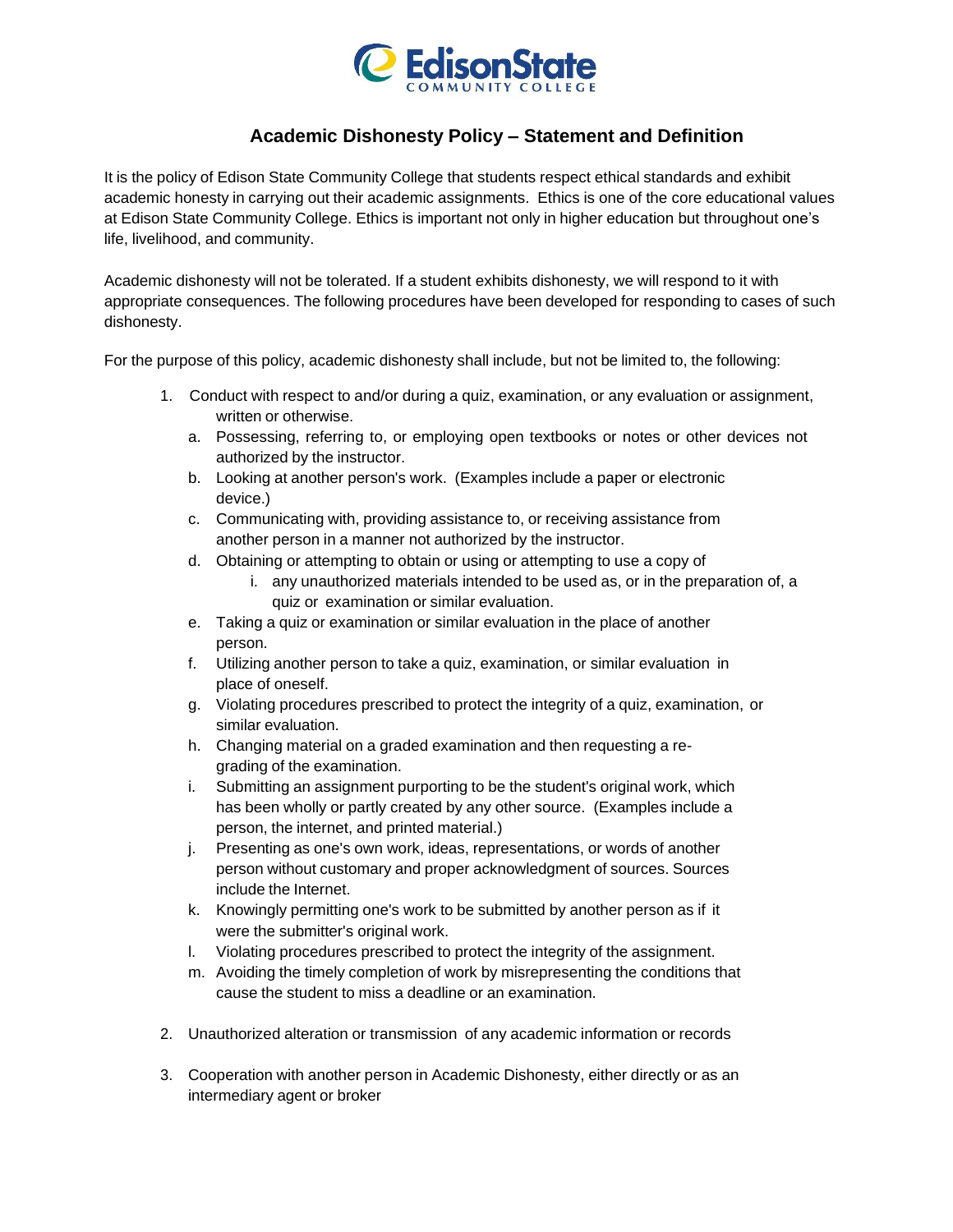## **Academic Dishonesty Policy – Actions to be taken**

### **Individual Offense**

When an instructor suspects (in consultation with the Dean) that a student has committed one of the offenses identified in the policy on academic dishonesty, the following steps will be taken:

Step 1:

The instructor will communicate the offense to the student.

- 1a. If the instructor determines that the offense resulted from ignorance of the standards of academic conduct or other mitigating conditions, the instructor will take steps to inform and instruct the student in appropriate conduct and take appropriate action.
- 1b. If the instructor determines that the offense was intentional, the instructor will assess the appropriate penalty, inform the student of his or her right to appeal that judgment and penalty, and file the Academic Dishonesty Report with the Registrar.

Step 2:

If the student contests the validity of the instructor's judgment or the penalty assessed, the student may appeal to the Dean who is the instructor's supervisor.

- 2a. If the Dean agrees with the student and nullifies the penalty, the Academic Dishonesty Report is amended.
- 2b. If the Dean upholds the instructor's judgment, the penalty is assessed, and the Academic Dishonesty Report remains in the file.

Step 3: If the student contests the validity of the Dean's judgment or the penalty assessed, the student's final appeal is with the Provost.

### **Multiple Filed Offenses**

When a student's file contains three Academic Dishonesty Reports or two reports involving the same type of offense this initiates the Student Code of Conduct and the following steps will be taken:

Step 1:

The Registrar notifies the Dean of Student Engagement who will convene a meeting with the student to determine the possibility of the need for additional action necessary to follow the Student Code of Conduct.

Step 2:

If additional action is required, the Dean of Student Engagement shall follow the hearing process/procedures located in the Student Handbook.